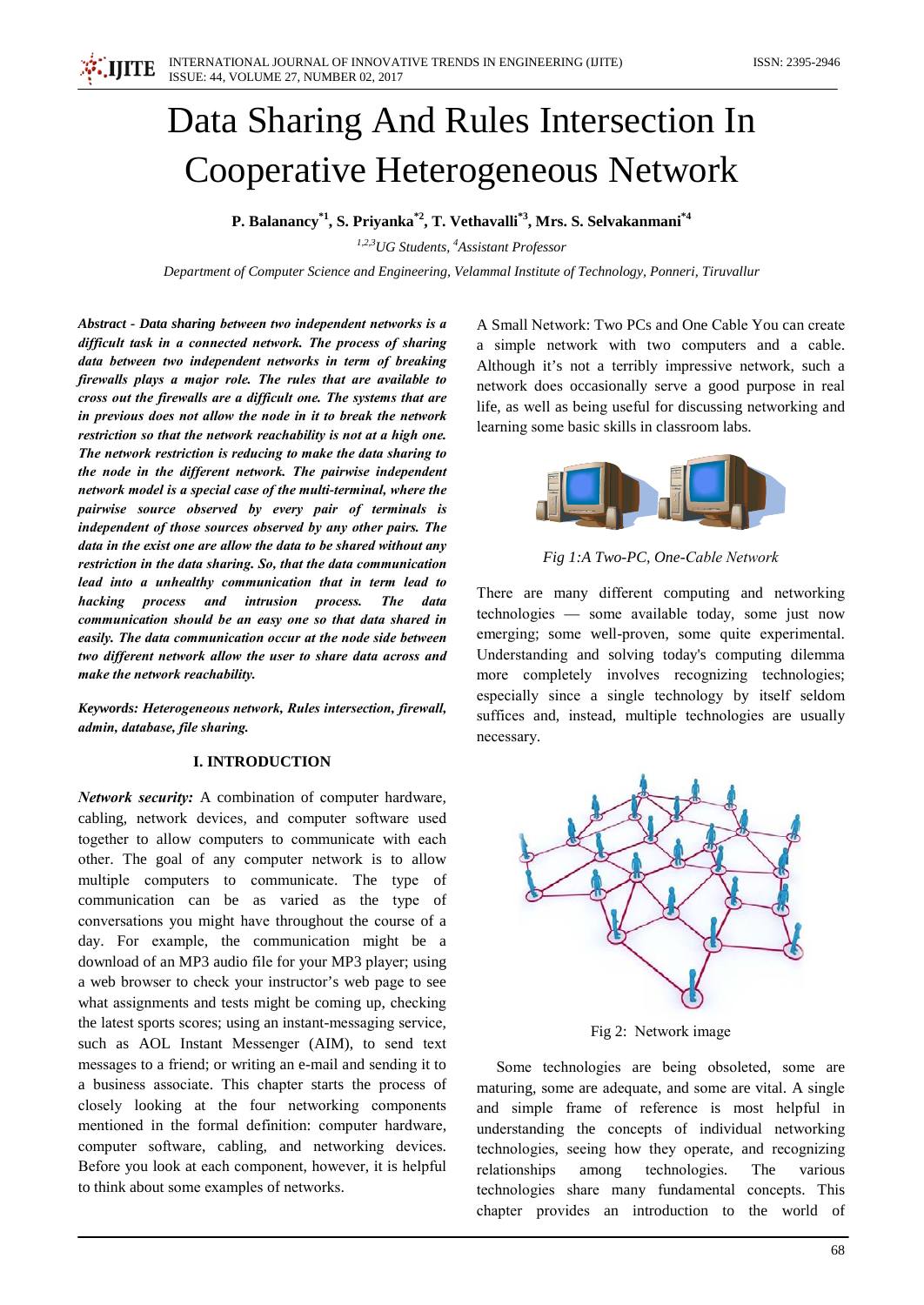networking technologies. It establishes a much generalized reference model, and then classifies technologies into categories relative to this model. A complete and generalized computing reference model is quite helpful in describing different technologies and their relationships. Many different groups in the computing industry have been involved during the last decade in developing computing reference models — some models for operating systems, some for data bases, some for application systems, and some for communications networking — but only recently have efforts begun in earnest to combine these various models into a single, more complete, but yet simpler reference model. Such a generalized model can be based easily upon established networking models Application Support has two divisions, called the Application Programming Interface (abbreviated API-A for a particular application 'A'), and Application Support (abbreviated SUPP-A). The API and the application support are closely tied together, and are chosen by the application programmer based upon the requirements of the application. Examples of application programming interfaces include CPI-C (Common Programming Interface for Communications), RPC (Remote Procedure Call), and MQI (Message Queue Interface). Depending upon the API selected, the application services may be quite different. For instance, CPI-C utilizes Advanced Program-to-Program Communication (APPC) and SNA logical unit 6.2 (LU 6.2) services, which includes the protocol flows between two applications for establishing a conversation, exchanging data, ensuring commitment of resources, and terminating a conversation. RPC does networking through program stubs that are customized for each application program and then attached (linked). RPC usually operates over TCP/IP protocols. MQI provides queue-to-queue communication, in lieu of direct program-to-program communication over a dedicated logical connection; it is a resource form of networking middleware with commitment and assured message delivery. MQI operates over LU 6.2, TCP/IP, and other networking protocols. Transport Network, which corresponds to the critical Transport and Network OSI layers, is abbreviated TPORT-A for a particular application 'A.' These two layers work closely together to ensure that user data is transmitted with a predictable level of service from the source node to an end node, perhaps through a set of intermediate nodes. Depending upon the specific protocol chosen, these layers provide such functions as optimal route determination, error detection and recovery, and congestion control. Examples of transport protocols include TCP/IP and SNA Advanced Peer-to-Peer Networking (APPN\*). Each of these protocols utilizes unique addressing structures, protocol flows between peer transport layers in end nodes, and routing protocols between intermediate nodes. Please note that throughout this book the term "transport protocol" will refer to the combination of these two OSI

**IIITE** 

layers (unless explicitly identified as OSI layer to match nomenclature commonly used in the industry. Also note that, historically, the Application Support and Transport Network have been very closely tied together and the selection of a particular API forced the selection of a particular network protocol, or, conversely, a programmer was forced to select an API based on the currently supported transport protocol in the network. For instance, Remote Procedure Call (RPC) and the TCP sockets interface are closely associated with the TCP/IP transport protocol, and would be the application programming interface of choice for a TCP/IP-based transport network; however, if a CPI-C-based application might solve a particular business requirement, then SNA transport would have to be added to this TCP/IP network to support the CPI-C-based application, which might involve substantial effort. Sub networking, abbreviated SNETG corresponds to the OSI Data Link Control and Physical layers. These layers are concerned with getting data on the physical media of the network, and then getting it reliably and efficiently from one physical node to the next physical node in the network.

The fundamental concepts necessary for an easy discussion of available and emerging techniques are:

- $\triangleright$  Stacks of software
- $\triangleright$  Switching points
- $\triangleright$  Model layers (or software program groups)
- $\triangleright$  Application (APPL)
- $\triangleright$  Application Support (SUPP)
- $\triangleright$  Networking (NETG)
- **Transport Network (TPORT)**  $\blacktriangleright$
- Sub networking (SNETG)  $\blacktriangleright$

The one network component that has not yet been covered in this chapter is software. Software provides the motivation and the reasons why a computer tries to communicate in the first place. You might build a network with computer hardware, NICs, modems, cables, and networking devices, but if no software exists, the computers do not attempt to communicate. Software provides that logic and that motivation for a computer to communicate. You might have used computer software that, in turn, caused the computer to use the network. If you have ever opened a web browser to look at web pages or surf the web, you have used computer software that drives traffic across the network.

## **II. EXISTING SYSTEM**

The process of forwarding data between two independent network is a difficult task. To overcome that type of issue this system allow the data to forward in an easy way. The easy way is provided to the user in term of reducing the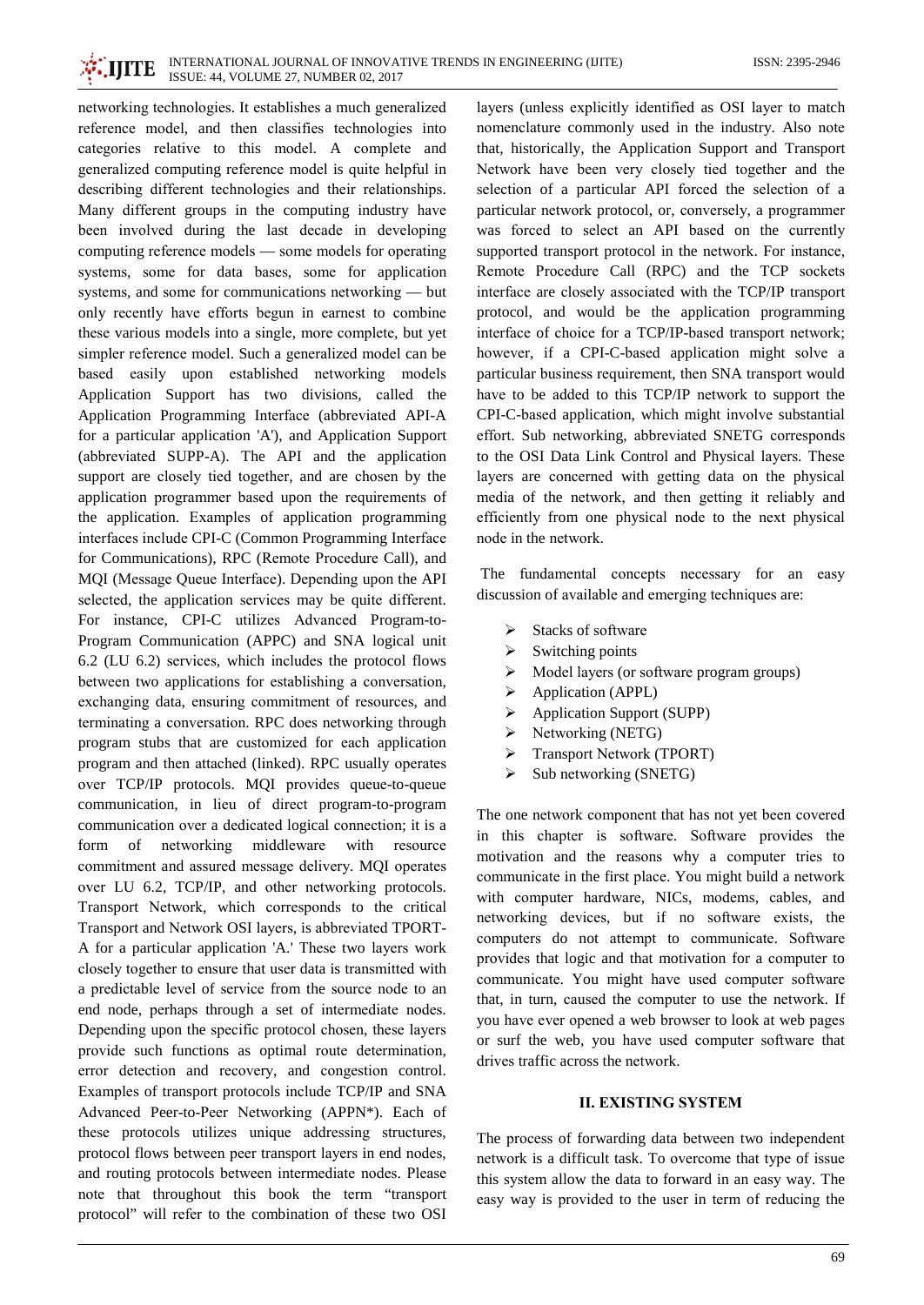network security way. The system work on it to reduce the firewall way so that the data forwarding will be easy one. Alice and Bob wish to generate a secret key (SK) and a private key (PK) simultaneously, with the help of two external relays[2]. The SK needs to be protected from Eve that has access to the public discussion [4], whereas the PK needs to be protected from Eve and the two relays. The motivation for using this model is that the two terminals may need to agree on several keys, with different security clearance levels in the presence of eavesdroppers in practical systems[6]. For instance, in tactical networks or wireless networks for the financial industry, Alice and Bob may wish to simultaneously exchange two types of data with different security constraints, where one type of data with a lower security constraint can be revealed to the licensed users in these networks[7]-[11], but the other type of data with a higher security constraint is not allowed. Correspondingly, two types of keys with different security clearance levels are required.

#### A. Disadvantages

- $\checkmark$ The data sharing occur without any security
- The authorized data can be shared to the node belong to other network.
- The rule freelance increase the hacking process
- The independent network in dependency get break out because the rules are break out
- $\checkmark$ The rules of each network are explicit to other network cause network crash.

#### B. Problem Definition:

The major issue in forwarding data at physical layer from one node to another is establishing connection over the nodes. If the connection enabled making use of trusted relay will be good in one to one communication which slow the down the efficiency of the communication because the communication will occur between one to one node at a time.

## **III. PROPOSED SYSTEM**

The proposed system work on sharing of data between two independent network. The data should occur in a secured way so that the data reachable occur in a network is achieved. The data sharing in the network start with the independent network. Then the process extend to the data sharing via the IP address of the particular node in the other independent network. The data forwarding between the networks occur in term of forwarding the data to the network by breaking out the firewall in a secure way. The admin who were allowing the data

communication between the network look for data transmission. The data first get forwarded to the admin of the independent network the admin check for the data that going to transferred to the next node available in the other network. The data get monitored by the admin at the time of data getting forwarded. The data only get forwarded to the user only through the admin alone. The data forwarding occur in term of admin of the independent network and the in term of admin connecting the two independent network.



Fig 3: Architecture diagram

The admin get the rules of both network first. Then the intersection process on the rules is performed. After performing the rules intersection the set of rules that is availed to break the fire wall is provided to both the user. The user just make use of the rule intersection to break the rules then the data get forwarded from one node to another

This Architecture diagram denotes the process of data sharing between independent networks. The user belongs to heterogeneous network register their details along with IP address and port number and login in to it. If the user is already registered, they can login directly. Login details are maintained by admin. In this process, Secret Key-Private Key algorithm is used to access and transfer the data. After, login sender wants to share the file to receiver. Then file sharing and file uploading process monitored by admin. Secret key is generated to access and upload the file without any corruption. Then rules intersection occurred between independent networks through admin. Rules intersection is the process of connecting the common rules between both nodes. Each node has the different rules and that is explicitly identified which nodes are ready to share the files. Here the rule's intersection process breaks the firewall to transfer the file to the receiver. This file transfer done by using the private key. The receiver side admin check whether the incoming file is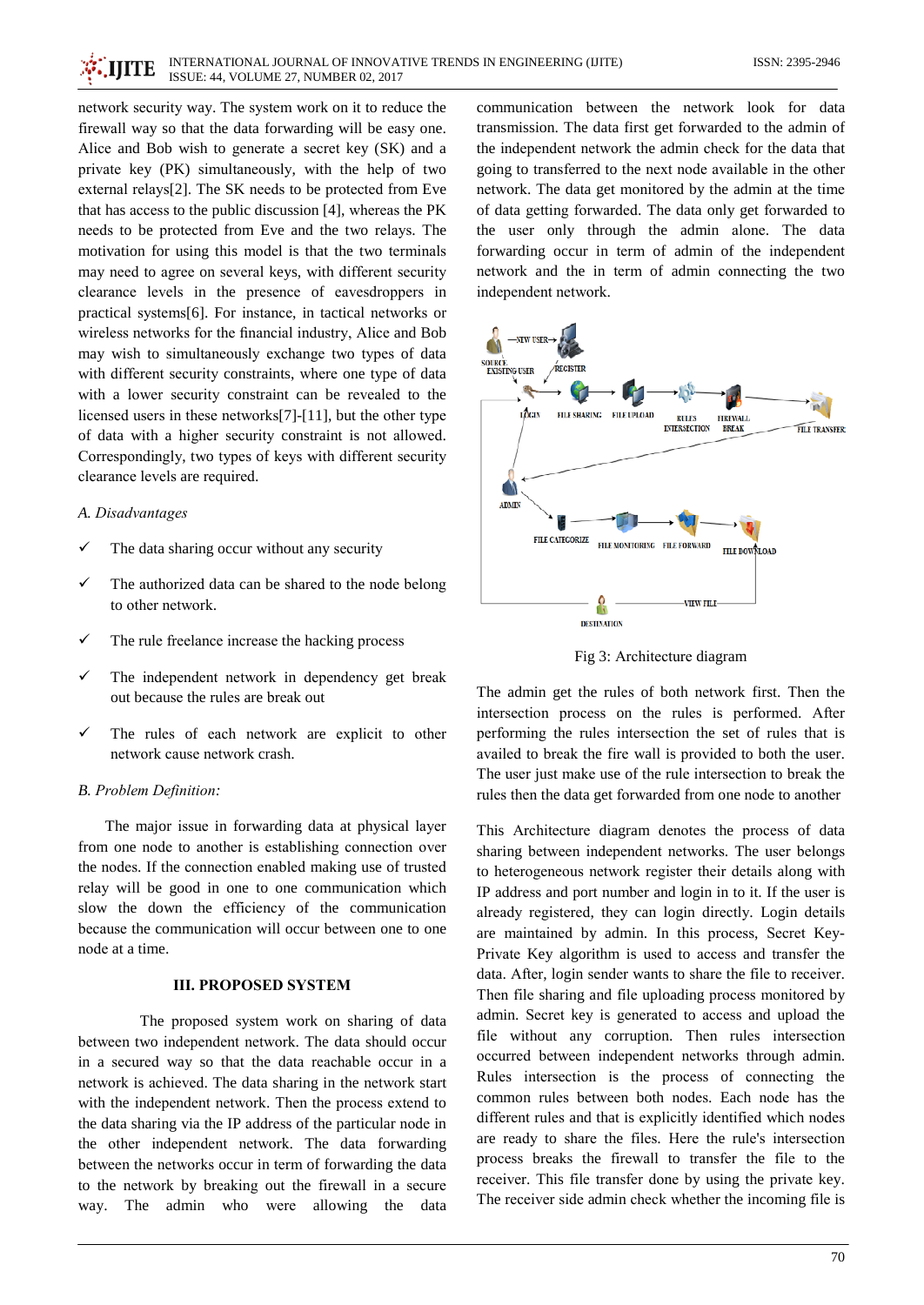authorized file or not. It categorizes the file and monitor that process of file sharing. Also, it checks the IP address and port number of the destination node and then forward the file to it. Once receiver gets the file then file downloading process occur. Finally, receiver can view the file and send the acknowledgement to the sender.

## A. Objective and Scope

Objective of the project is to avoid the polluted data that get to added to the original data when it get forwarded to destination from source through intermediate nodes the data will get scanned or filtered using median filtering technique. Scope of the project is when the data get forwarded from source to destination will be forwarded as text content to avoid or to overcome the excess of polluted data added to it. The image file get converted to text file in term of extracting the binary value of the image file.

## **B. SK-PK Generation Algorithm**

The first cooperative SK-PK generation algorithm is proposed based on the careful combination of the point-topoint pairwise key generation technique, application of the onetime pad and the XOR operation. Specifically, three main steps are considered:

1) every pair of the four terminals agrees on a pairwise key using their correlative observations;

2) the two relays help Alice and Bob to share additional CR based on repeated application of the onetime pad over the public channel;

3) the total CR shared by Alice and Bob is divided into two parts: one part is agreed on as the expected SK, whereas the other part is converted to the expected PK using the XOR operation.

#### C. Pseudo Code

## Algorithm: The First Algorithm for the PIN

#### Step 1: Pairwise key agreement:

Based on Slepian-Wolf coding, every pair of the four terminals agrees on a pairwise key using their correlated source observations. In particular, Alice (Bob) and relay i

agree on a pairwise key  $WA$ ; i (WB; i),  $i = 1$ , 2; the two relays agree on W1;2; Alice and Bob agree on WA;B.

#### Step 2: Generation of additional CR:

• For each  $i = 1, 2$ , divide the pairwise keys as:  $WA$ ;  $i = (W1)$  $A; i, W2 A; i), WB; i = (W1B; i, W2B; i).$ 

• Each relay *i* sends  $W1A$ ; *i*  $\oplus W1B$ ; *i* over the public channel, so that Alice and Bob can agree on the common message Wi, WA;i since they know either W1

 $A$ ;*i* or  $W1B$ ;*i*.

• Then, the two relays help Alice and Bob to share one more common message  $\sim W1,2$ , utilizing application of the one-time pad with respect to the pairwise keys

 $(W2A; 1, W2B; 1, W2A; 2, W2B; 2, W1; 2)$  as shown in Fig. 2.

Step 3: SK and PK agreement:

• Now, for the CR ( $WA; B, W1, W2, \sim W1; 2$ ) shared between Alice and Bob in the previous two steps, let  $WA; B =$  $(KS; 3, KP; 3), Wi = (KS; i, KP; i),$ 

 $i = 1, 2.$ 

• Alice and Bob agree on  $KS$ ,  $(KS; 1, KS; 2, KS; 3, \sim W1; 2)$ 

as the final SK, and  $KP$ ,  $(KP;3,KP;1 \oplus KP;2)$  as the final PK.

#### **IV. MODEL**

Two terminals, Alice (A) and Bob (B), wish to agree on a key through a wireless fading channel in the presence of an ac-tive attacker Eve (E). All three terminals can transmit over the wireless channel. We assume that Alice and Bob are half-duplex nodes, while the attacker is a full-duplex node. In this paper, we assume that the goal of the attacker is to minimize the key rate generated by Alice and Bob from the wireless channel. The at-tacker can receive a noisy version of the signal transmitted by the legitimate terminals. In addition, it can transmit signals to contaminate the signal transmitted by the legitimate users. In particular, if Alice transmits  $X_A$  in a given channel use, then Bob and Eve receive

$$
Y_B = h_{AB}X_A + X_{E1} + N_B \tag{1}
$$

And  $Y_E = h_{XA}X_A + N_E$  $(2)$ 

respectively, in which h<sub>AB</sub> is the channel gain from Alice to Bob,  $X_{E1}$  is the signal transmitted by Eve and received by Bob, N<sub>B</sub> is zero mean Gaussian noise with variance  $\sigma^2$ ,  $h_{AE}$  is the channel gain from Alice to Eve, and  $N_E$  is zero mean Gaussian noise with variance  $\sigma^2$ . We note that what matters from the at-tacker's perspective is the signal that arrives at the legit-imate receiver. In this paper, we assume that the eavesdropper knows its channel state to the legitimate receiver and can hence control its output signal  $X<sub>E1</sub>$  to the legitimate receiver to achieve its attacking goal by mitigating the impact of its channel on the output signal. Hence, we did not assume any particular fading model from the attacker and legitimate receiver. In the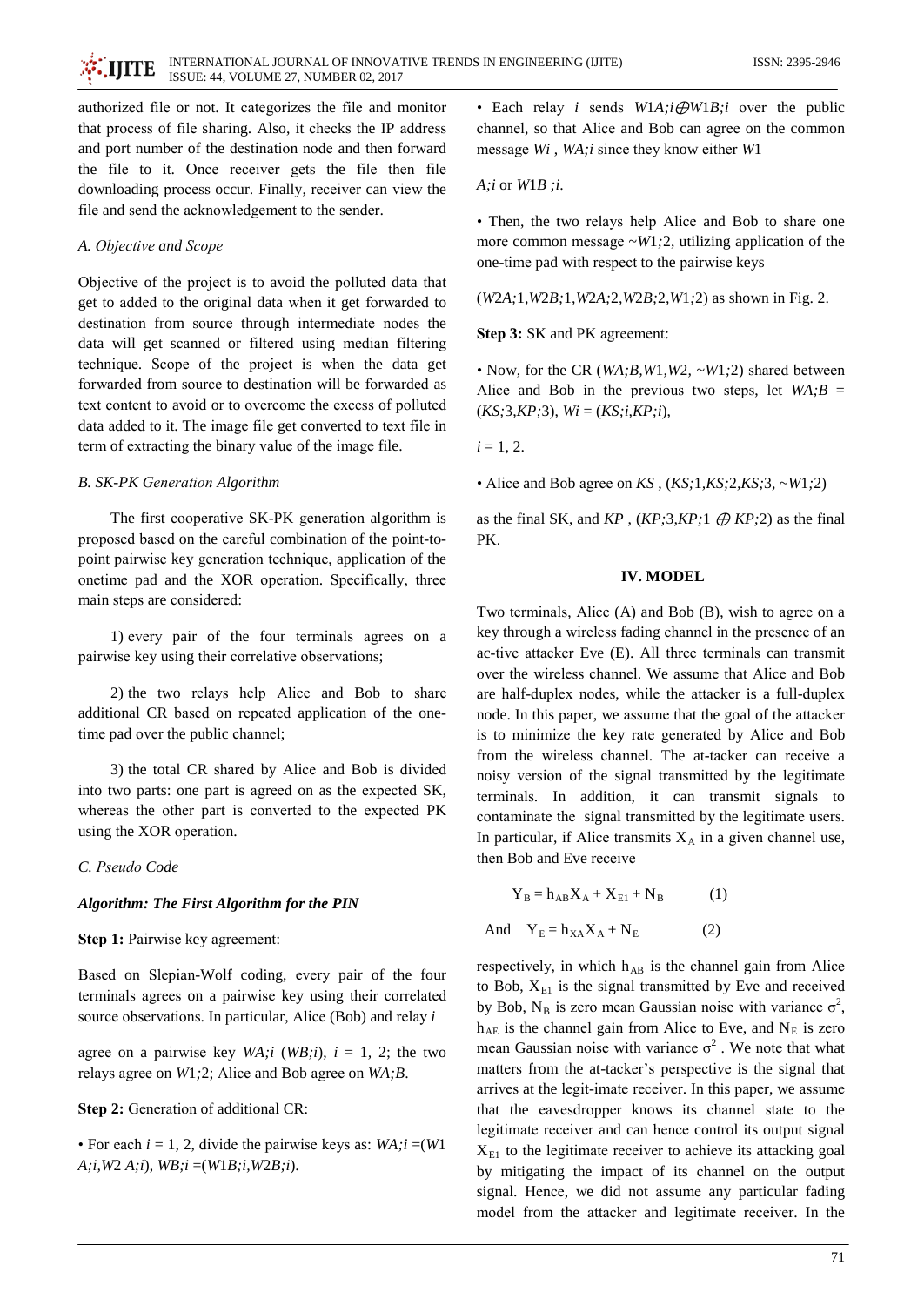following, we will characterize the optimal distribution of the optimal arriving attack signal. Alternatively, if Bob transmits  $X_B$  in a given channel use, then Alice and Eve receive

$$
Y_A = h_{BA} X_B + X_{E2} + N_A \tag{3}
$$

And 
$$
Y_E = h_{XB} X_B + N_E
$$
 (4)

respectively, in which h<sub>BA</sub> is the channel gain from Bob to Alice, N<sub>A</sub> is zero mean Gaussian noise with variance  $\sigma^2$ and  $h_{BE}$  is the channel gain from Bob to Eve. We note that the anal-ysis can be easily carried out to the case in which the noise variance  $\sigma^2$  of N<sub>A</sub> is different from that of N<sub>B</sub>. Similarly to  $(1)$ ,  $X_{E2}$  is the attack signal from the attacker as received by Alice. We assume that  $N_A$ ,  $N_B$  and  $N_E$  are independent of each other. We note that in the model considered in [4]–[6],  $Y_B = X_{E1}$  and  $Y_A = X_{E2}$  (i.e., if there is an active attack, the receiver receives a signal only from the attacker). We assume that the channel is reciprocal, that is  $h_{AB} = h_{BA}$ . Due to different transmission paths  $h_{AB}$ , is independent of h<sub>AE</sub> and h<sub>BE</sub>. We consider an ergodic block fading model, in which the channel gains arefixed for a block of T symbols and change to other values at the beginning of the next block. In this paper, we assume  $h_{AB} \sim N(0, \sigma_{h}^2)$  and  $h_{AE} \sim N(0, \sigma_{AE}^2)$ . We assume that none of the terminals knows the value of the fading gains. The noise processes are assumed to be independent and identically distributed (i.i.d.) over channel uses and terminals. We also assume that Alice and Bob know the statistics of  $h_{AE}$  and  $h_{BE}$ 

Let  $X_A=[X_A(1),...,X_A(N)]^T$  and  $X_B=[X_B(1),...,X_B(N)]^T$ denote codewords sent by Aliceand Bob, respectively, and  $X<sub>E</sub>$  be the attack signalsent by Eve (which results in the received signals  $X_{E1}$  and  $X_{E2}$  ) over N uses of the channel. Here, N couldbe larger than the channel coherence time T, that is, a codeword can span multiple coherence blocks. Let

 ${\bf Y}_A=[{\bf Y}_A(1),...,{\bf Y}_A(N)]^T, {\bf Y}_B=[{\bf Y}_B(1),...,{\bf Y}_B(N)]^T$ and ${\bf Y}_E=[{\bf Y}_A(1),...,{\bf Y}_B(N)]^T$  $E_{\rm E}(1),...,Y_{\rm E}(N)$ <sup>T</sup> denote corresponding ob-servations at Alice, Bob and Eve, respectively. Since we havea halfduplex constraint on the legitimate users,  $Y_A(i)=(\phi)$  when  $X_A(i) \neq (\varphi)$ . Here,  $\varphi$  denotes either no observation orno transmission. Similarly,  $Y_B(i)=\varphi$  when  $X_B(i)\neq(\varphi)$ . To make a fair comparison to schemes in which only one terminal have transmits, we a total power con straint, that is

$$
1/N \mathbf{E} \{ \mathbf{X}^{\mathrm{T}}_{\mathbf{A}} \mathbf{X}_{\mathbf{A}} + \mathbf{X}^{\mathrm{T}}_{\mathbf{B}} \mathbf{X}_{\mathbf{B}} \} <= P \tag{5}
$$

We also assume that the attacker has an average power con-straint, that is

$$
1/N E\{\mathbf{X}_{E}^{T}\mathbf{X}_{E}\} \langle = P_{E}
$$
 (6)

Both Alice and Bob will generate a key based on the sequence it sends and signals it receives from the wireless channel. Let  $f_A$  and  $f_B$  denote the key generation functions at Alice and Bob, respectively, so that  $K_{A=}f_A(\mathbf{X}_A, \mathbf{Y}_A)$  and  $K_{B=}f_B(\mathbf{X}_B, \mathbf{Y}_B)$ . A keyrate **Rkey** is said to be achievable if for each  $\bigoplus$ 0, there exists an n<sub>0</sub> such that for each  $N>=n_0$  we have that

$$
P_r(K_A \neq K_B) \leq \epsilon \tag{7}
$$

$$
1/N H(K_A) \geq R_{\text{key}} \cdot \mathcal{E}
$$
 (8)

$$
1/N I(K_A; Y_E, X_E) \leq \epsilon \tag{9}
$$

$$
H(K_A) \geq -\log|K_A| \cdot \mathcal{E}
$$
 (10)

in which  $|K_A|$  denotes the size of the alphabet used for the dis-crete variable  $K_A$ 

#### A. Joint Source\_Channel Key Agreement Protocol

In this section, we develop a joint source-channel key agree-ment protocol. Here, we assume that the eavesdropper is pas-sive, i.e.,  $X_E=0$ . We first consider a scenario in which there exists a public channel, through which both Alice and Bob can exchange messages. All messages transmitted over the public channel will be overheard by Eve noiselessly. The scheme de-veloped in this scenario provides insight for a more realistic scenario in which there is no public channel available [8]-[10]. We then consider this more realistic model. In both cases, key agreement schemes that benefit from both the source model and the channel model are developed. In both scenarios, asymptotic analyses suggest that the channel model is asymptotically optimal as the coherence time of the channel becomes long. On the other hand, in the high power regime, the source model is asymptotically optimal. We also find that, in the asymptotic regime, either in long coherence time or high power, the achievable key rate without the public channel is the same as that we can achieve when there is a public channel.

#### **B.** Advantages

- The rules of independent network maintained secretly.
- The rules intersection is done by admin alone
- The rules does not explicit-ed to the node belonging to different network
- The rules intersection done at the time of data forwarding only
- The nodes doesn't know the original IP of the other node in the independent network.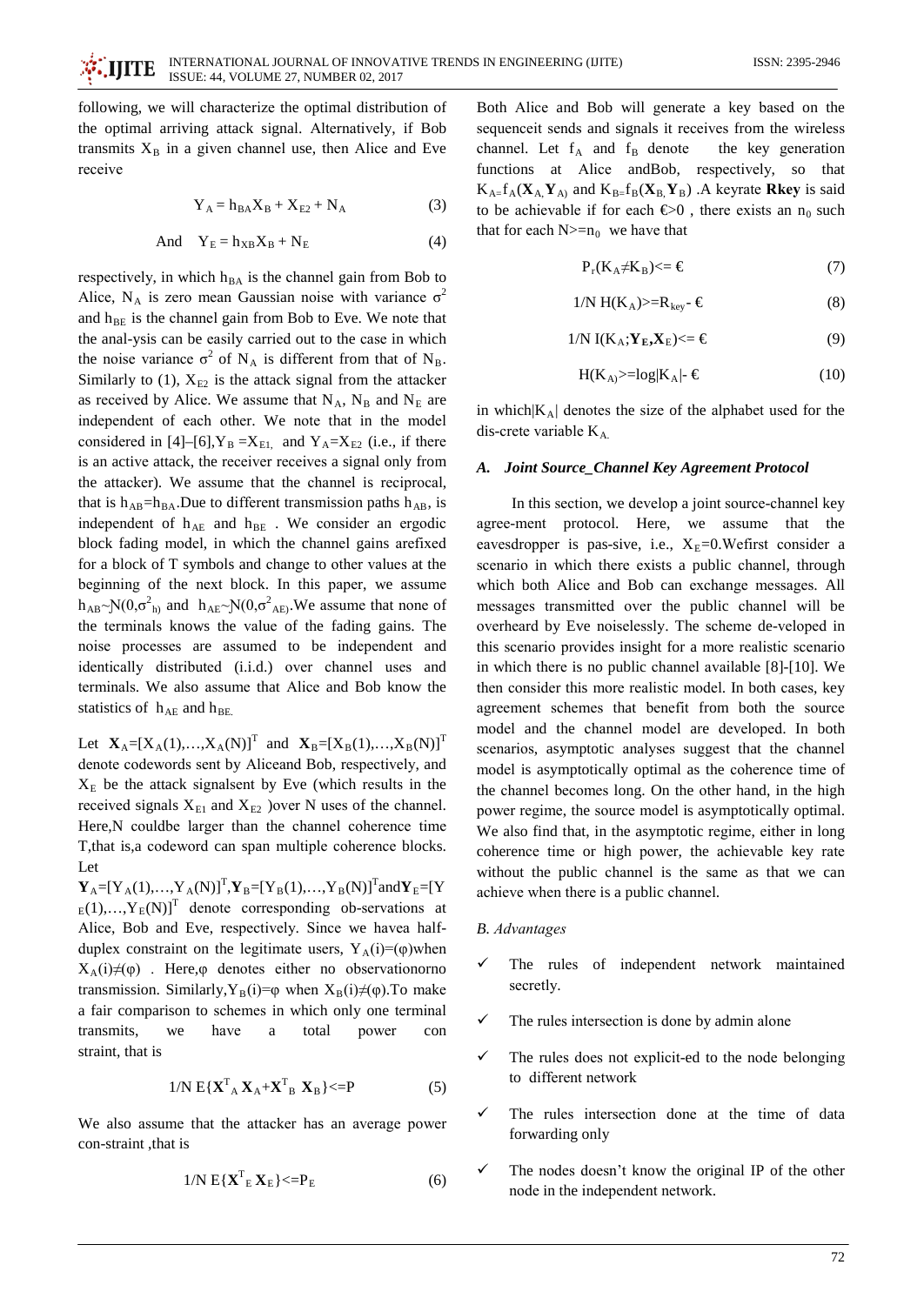# **V. MODULES AND MODULE**

## Description

- $\checkmark$  Node Initialization and Rules Intersection
- Data forward and Firewall Break
- Data process and Network Reachability

## A. Node Initialization and Rules Intersection

Node generation is a process of authenticating a node who were looking for a connection in that particular network. The log-in request get forwarded to the concern server of the internal network. To enable the node generation the user need to send their details to the server through registration process which help them to get an access control in that internal network. The internal network usually checks for authorized user then only enable the node to get access on the network. The node initialization process will get worked after the node get generated by the server. The server view the details provided by the user who were requesting for node generation in that particular internal network. Once verifying the details submitted by the user the node get generated in the network by the server. After node generation the particular user get access for that internal which it request. The node initialization process is done to make the node to involve for data uploading, data sharing, data securing, data forwarding in that internal network. Node generation is a process of authenticating a node who were looking for a connection in that particular network. The log-in request get forwarded to the concern server of the internal network. To enable the node generation the user need to send their details to the server through registration process which help them to get an access control in that internal network. The internal network usually check for authorized user then only enables the node to get access on the network. The node initialization process will get worked after the node get generated by the server. The server view the details provided by the user who were requesting for node generation in that particular internal network. Once verifying the details submitted by the user the node get generated in the network by the server. After node generation the particular user get access for that internal which it request. The node initialization process is done to make the node to involve for data uploading, data sharing, data securing, data forwarding in that internal network.



Fig 4: Home page

| 画                                                                                                             | نعاريصر                                                         |  |
|---------------------------------------------------------------------------------------------------------------|-----------------------------------------------------------------|--|
| Data Sharing and Rules Intersection in<br><b>Cooperative Heterogeneous Network</b><br><b>RULES ESTIMATION</b> |                                                                 |  |
| <b>ENTER SYSTEM IP</b>                                                                                        | 182.71.70.170                                                   |  |
| <b>ENTER PORT NUMBER</b>                                                                                      | 112                                                             |  |
| <b>ENTER PROTOCOL TYPE</b>                                                                                    | <b>TCP</b>                                                      |  |
| <b>ORGANIZATION NAME</b>                                                                                      | <b>Adrenalin eSystems</b>                                       |  |
| <b>VERIFY</b>                                                                                                 | <b>CANCEL</b><br><b>PROCEED</b><br><b>Verified Successfully</b> |  |

Fig 5: Node Initialization

#### B. Data Forward and Firewall Break

Data forward is process of forwarding the data to the node from one to another that are belongs to different networks. The network at the one node request the admin for data forward. Once the request get accepted by the admin the data forwarding process occur. The data at the node which is one network cross out the rules that are restriction of data forwarding. The data get forwarded to the node once the node forwarded the data to the admin. The admin check for the data that get forwarded to it. After the verification of the data the data get forwarded to the node of another network.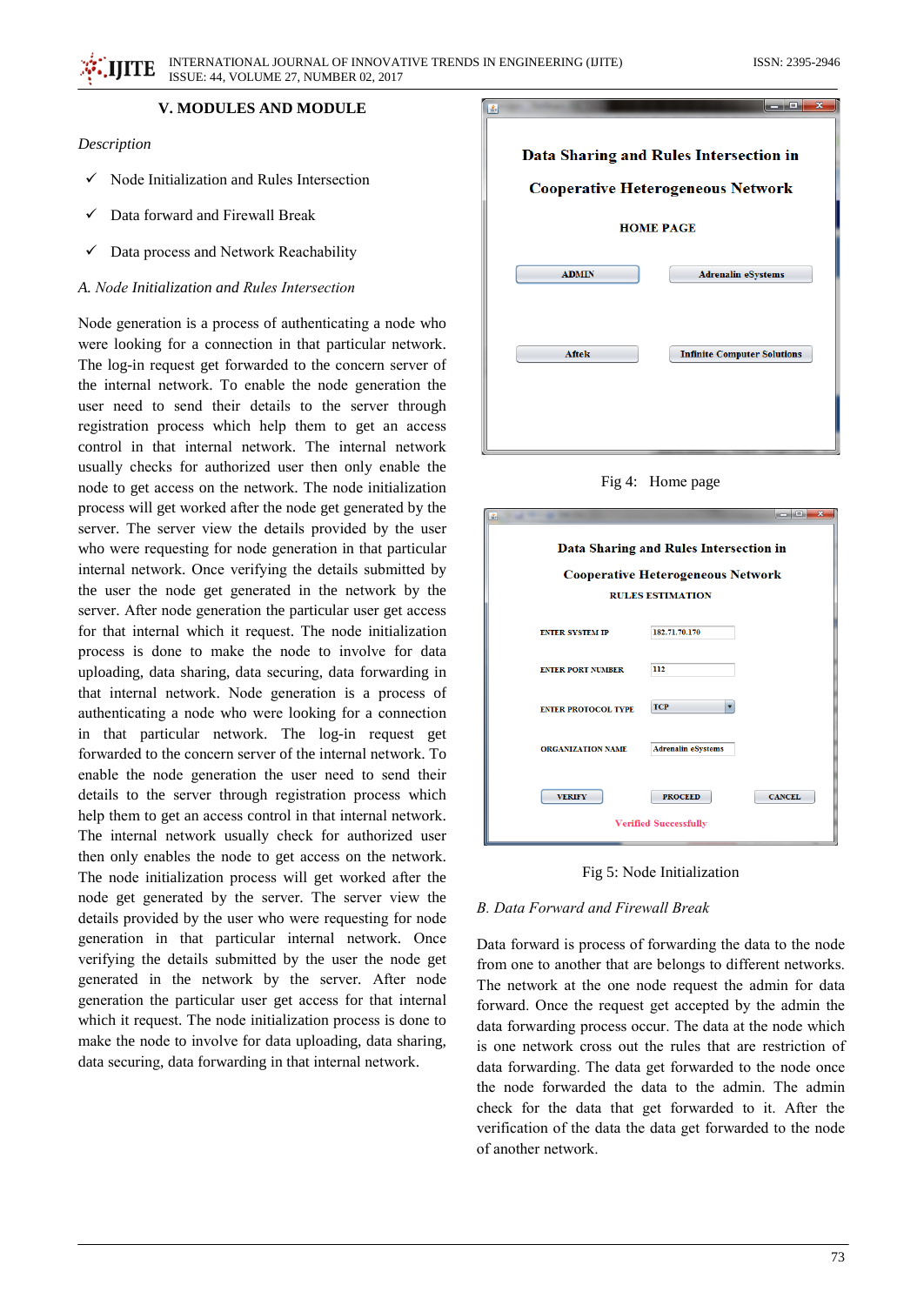| չ                                                                                                                       | $\overline{\mathbf{x}}$<br>$\Box$      |  |  |
|-------------------------------------------------------------------------------------------------------------------------|----------------------------------------|--|--|
|                                                                                                                         |                                        |  |  |
| Data Sharing and Rules Intersection in                                                                                  |                                        |  |  |
| <b>Cooperative Heterogeneous Network</b>                                                                                |                                        |  |  |
| <b>RULES INTERSECTION</b>                                                                                               |                                        |  |  |
| <b>ENTER YOUR MAIL ID</b>                                                                                               | xxxxx@gmail.com                        |  |  |
| <b>PASSWORD</b>                                                                                                         | *******                                |  |  |
| <b>LOGIN</b>                                                                                                            | <b>CANCEL</b>                          |  |  |
|                                                                                                                         |                                        |  |  |
| Fig 6: Rules Intersection<br>$\Box$ e<br>$\mathbf{x}$<br>▲                                                              |                                        |  |  |
|                                                                                                                         | Data Sharing and Rules Intersection in |  |  |
| <b>Cooperative Heterogeneous Network</b>                                                                                |                                        |  |  |
| <b>RULES INTERSECTION</b>                                                                                               |                                        |  |  |
| <b>MAILING</b>                                                                                                          |                                        |  |  |
| <b>DESTINATION MAIL ID</b>                                                                                              | yyyyy@gmail.com                        |  |  |
| <b>DESTINATION IP</b>                                                                                                   | 127.255.255.125                        |  |  |
| <b>SUBJECT</b>                                                                                                          | <b>Document</b>                        |  |  |
| <b>SELECT</b>                                                                                                           | <b>PROCEED</b>                         |  |  |
| * To change this template, choose Tools   Templates<br>* and open the template in the editor.<br>$*$<br>package keygen; |                                        |  |  |

Fig 7: Data Forward

import java.sql.DriverManager; import java.sql.PreparedStatement:

import java.sql.ResultSet;<br>import java.sql.ResultSet;<br>import java.sql.SQLException;

nditav vette

import java.util.logging.Level; java.util.logging.Logger;

A firewall is a network security system, either hardwareor software-based, that uses rules to control incoming and outgoing network traffic. A firewall acts as a barrier between a trusted network and and an untrusted network. A firewall controls access to the resources of a network through a positive control model. This means that the only traffic allowed onto the network is defined in the firewall policy; all other traffic is denied. Firewall break done by the node in the independent network with the help of admin. The admin after of the intersection of the rules the rules get forwarded to the nodes who were looking for data forward to the different nodes available in the different network. The firewall get break by applying the rules implemented by the admin in term of firewall break. The firewall break done in a secure way to avoid data leakage.

The data leakage occur when the data get transferred to the node which are belongs to different network. The data sharing in the network start with the independent network. Then the process extend to the data sharing via the IP address of the particular node in the other independent network. The data forwarding between the networks occur in term of forwarding the data to the network by breaking out the firewall in a secure way.





# C. Data Process and Network Reachability

Data process is way of forwarding the data to the other independent network from one independent network. The independent network look for data forwarding between the network will because it an easy one. But forwarding the data to different network in term if the network is independent is difficult task. The data need to shared in a secure way so the data hacking is avoid. The firewall break done in a secure way to avoid data leakage. The data leakage occur when the data get transferred to the node which are belongs to different network. The process is way in which the data forwarding is generated by the admin who is monitoring both the network in term of data forwarding. The process of network reachable is done only if the data get forwarded between the nodes of two independent network in term of data leakage avoidance. . The data get monitored by the admin at the time of data getting forwarded. The data only get forwarded to the user only through the admin alone. The data forwarding occur in term of admin of the independent network and the in term of admin connecting the two independent network. The data get forwarded to the different network without any difficult lead to network reachability for data forwarding and processing. The data forwarding done